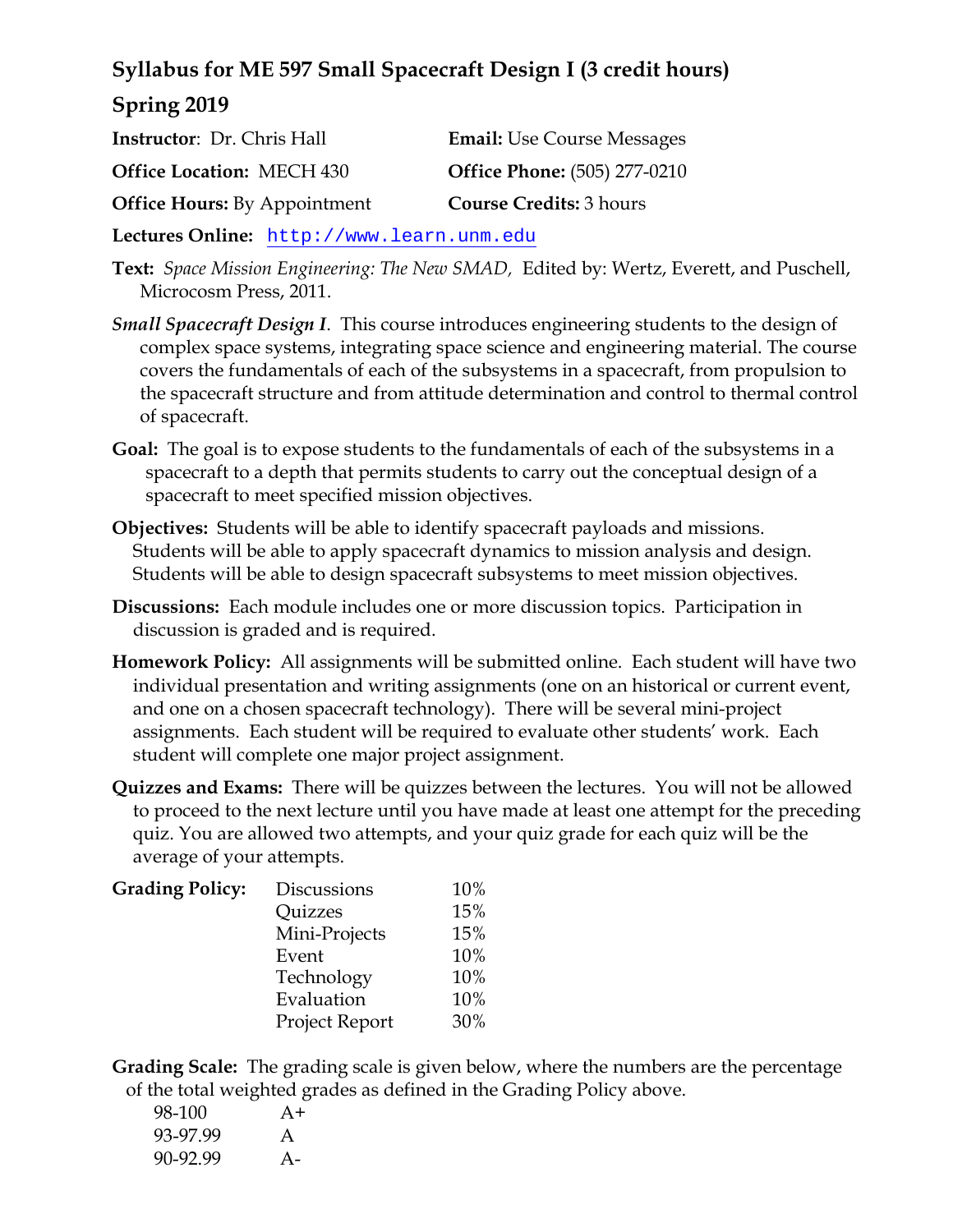| 87-89.99 | B+   |
|----------|------|
| 83-86.99 | B    |
| 80-82.99 | $B-$ |
| 77-79.99 | $C+$ |
| 73-76.99 | C    |
| 70-72.99 | C-   |
| 67-69.99 | D+   |
| 63-66.99 | D    |
| 60-62.99 | D-   |
| Below 60 | F    |

- **Attendance Policy:** Regular attendance is required, which for an online course means regular participation in each week's course activities. UNM Pathfinder policies apply, which in part means instructor drops based on non-attendance are possible. This policy applies regardless of the grading option you have chosen.
- **Academic Integrity:** The University of New Mexico believes that academic honesty is a foundation principle for personal and academic development. All University policies regarding academic honesty apply to this course. Academic dishonesty includes, but is not limited to, cheating or copying, plagiarism (claiming credit for the words or works of another from any type of source such as print, Internet or electronic database, or failing to cite the source), fabricating information or citations, facilitating acts of academic dishonesty by others, having unauthorized possession of examinations, submitting work of another person or work previously used without informing the instructor, or tampering with the academic work of other students. The University's full statement on academic honesty and the consequences for failure to comply is available in the college catalog and in the *Pathfinder*.

## **Topics:** *Learning Outcomes*

- 1. Space Systems Design *Students will be able to list and describe the steps in the spacecraft design process.*
- 2. Introduction to Astrodynamics *Students will be able to quantify relationships between space flight dynamics and space mission requirements.*
- 3. The Space Environment *Students can describe the key environmental factors affecting the operation of a space system operating in Earth orbit, and can relate these factors to design requirements.*
- 4. Spacecraft Propulsion *Students can describe the basic types and applications of spacecraft propulsion systems, and can apply basic techniques for preliminary design and sizing of propulsion systems.*
- 5. Launch Vehicles *Students can relate mission requirements to launch vehicle selection.*
- 6. Attitude Determination and Control *Students can describe the basic types and applications of spacecraft attitude determination and control systems. Students can apply basic techniques for preliminary design and sizing of ADCS systems.*
- 7. Structures and Mechanisms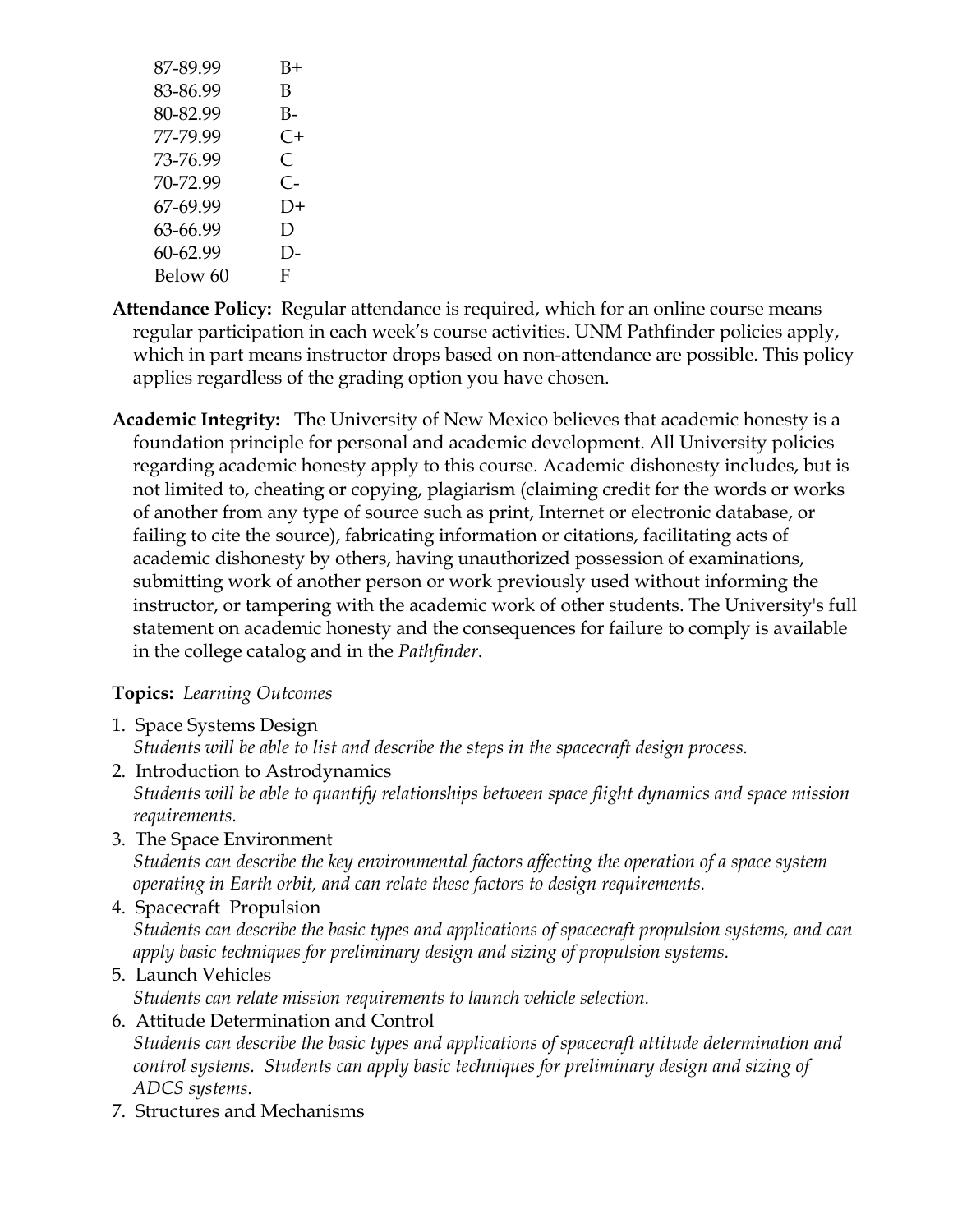*Students can describe the typical interfaces and environmental effects that a spacecraft structural design must accommodate. Students can apply basic techniques for preliminary design and sizing of structural systems.* 

## 8. Power Systems

*Students can describe the basic types and applications of spacecraft power systems. Students can apply basic techniques for preliminary design and sizing of power systems.* 

### 9. Thermal Control

*Students can analyze the thermal environment and its effects on a spacecraft and its subsystems. Students can apply basic techniques for preliminary design and sizing of active and passive thermal control systems.* 

#### 10.Communications

*Students can describe the fundamental elements of radio communications used for spacecraft. Students can organize and compute a link budget for a space application. Students can apply basic techniques for preliminary design and sizing of communication systems.* 

#### 11.Small Satellite Design

*Students can integrate all course design topics into a single small spacecraft design.* 

## **Schedule of Topics:**

**Week One:** *Introduction and Overview of Spacecraft Design; Review of Basic Orbital Dynamics and Mission Analysis* 

**Week Two:** *Space Environment* 

**Week Three:** *Space Propulsion; Launch Vehicles*

**Week Four:** *Attitude Determination and Control; Structures and Mechanisms* 

**Week Five:** *Power Systems; Thermal Control* 

**Week Six:** *Communications* 

**Week Seven:** *Small Satellite Design* 

**Week Eight:** *Small Satellite Design; Project* 

## **Supplementary References:**

- P. Fortescue and J. Stark (editors), Spacecraft Systems Engineering, 2nd edition, 1997, Wiley.
- V. L. Pisacane and R. C. Moore (editors), Fundamentals of Space Systems, 1994, Oxford University Press, 1994.
- **Accommodation Statement:** Accessibility Services (Mesa Vista Hall 2021, 277-3506) provides academic support to students who have disabilities. If you think you need alternative accessible formats for undertaking and completing coursework, you should contact this service right away to assure your needs are met in a timely manner. If you need local assistance in contacting Accessibility Services, see the Bachelor and Graduate Programs office.
- **Title IX Statement:** In an effort to meet obligations under Title IX, UNM faculty, Teaching Assistants, and Graduate Assistants are considered "responsible employees" by the Department of Education (see pg 15 http://www2.ed.gov/about/offices/list/ocr/docs/qa-201404-title-ix.pdf). This